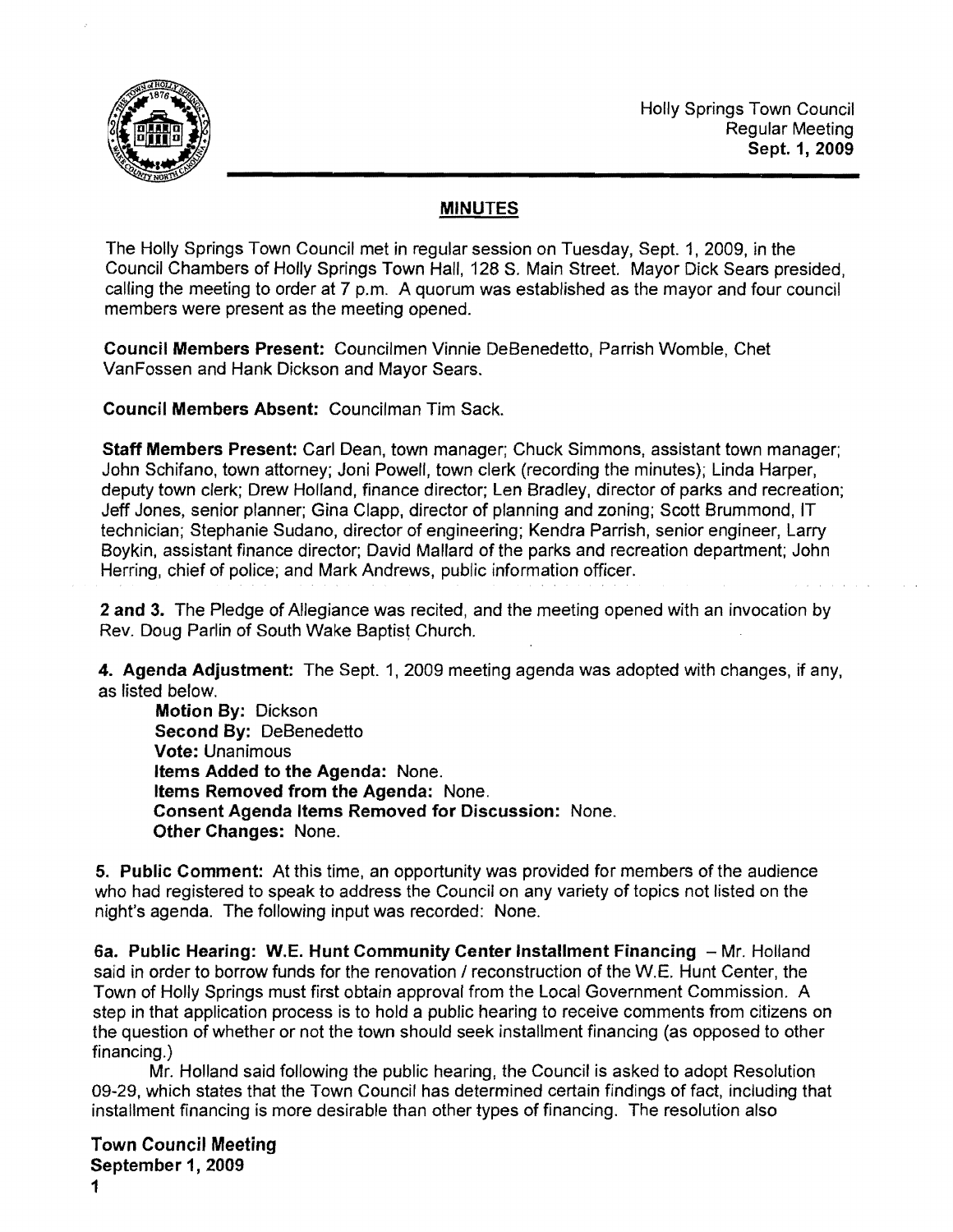authorizes the filing of the LGC application.

Mr. Holland said that the Town intends to finance this project with one borrowing not to exceed \$6,524,000. The Town requested bids from local banks and received quotes for financing terms from three: BB&T, Capital Bank and Four Oaks Bank.

In the bidding process, Mr. Holland explained, staff realized that there was a collateral issue since the Hunt Center serves as collateral on an existing loan.

Mr. Dean explained to the Council that he suggested that the Town use the Bass Lake Park property, which is owned by the Town free and clear, as parity collateral for the financing.

While BB&T offered the most favorable financing terms, BB&T would not agree to use Bass Lake Park as collateral, Mr. Holland said. Capital Bank, which was the second lowest bidding bank, agreed to use Bass Lake Park as parity collateral for the loan.

Mr. Holland and Mr. Dean recommended that the Council consider financing the W.E. Hunt Community Center reconstruction project by borrowing \$6,524,000 from Capital Bank at an annual interest rate of 5.2% over an 18-year term. Mr. Holland explained that the loan amount includes funding to cover the construction contract; furniture, fixtures and equipment; site incidentals; and project contingency, which also would be used to complete the walking trail around Bass Lake at Bass Lake Park.

Mr. Holland explained that if Bass Lake is to be used as collateral for the loan, state law requires that it also be part of the project receiving financing. He noted that this would be accomplished because the Town has a need to complete the trail.

At this time, Mr. Dean recapped the history of the community center project, which began in 2000 when a Campbell Community Survey indicated to the Town Council that residents felt that recreational opportunities in Holly Springs were lacking. In 2004, Mr. Dean said, the Town retained the firm of Heery International to design a new community center for the Town on a downtown location. The price tag for the project was estimated to be more than \$20 miliion, which would require a bond referendum.

While the Town gathered information for other projects that also could be funded by bonds so that a single large referendum for parks and recreation, utilities and street projects could be held, the national economy began a downward trend that still exists today.

Because some agencies were having difficulties finding investment banks to purchase municipal bonds last fall, the Town Council in November 2008 discussed an alternate plan of renovation of the existing W.E. Hunt Community Center as a project to meet the community's needs using property the Town already owns. Staff estimated renovation costs at \$3.5 million and total replacement cost at \$4.5 million. These early cost estimates, Mr. Dean said. were not based on architectural drawings.

At this meeting, Council directed that staff retain an architectural firm to design a new community center facility on the same site as the existing center, renovating the gymnasium. Direction was that a new programs building be constructed on the property to the rear of the existing building and that the gymnasium be renovated. After the new building is completed, the old center is to be razed to make way for a new parking lot.

The Council reasoned that there would be minimal impact to programs and classes with this plan.

At the Council's 2009 winter retreat in February, the architectural firm of Kling Stubbins provided two designs for Council consideration, together with more precise cost estimates. The architectural firm estimated that a one-story version of the building would cost about \$6.5 million and that a two-story version featuring an elevated one-twelfth-mile walking track would cost \$7.5 million. At the retreat meeting, the consensus of the Council was for management to gather information about financing options and for the Council to discuss the project further on March 19.

At the March meeting, the following minutes were recorded:

"... Mr. Dean reported that two banks provided him and the finance officer with some ideas of the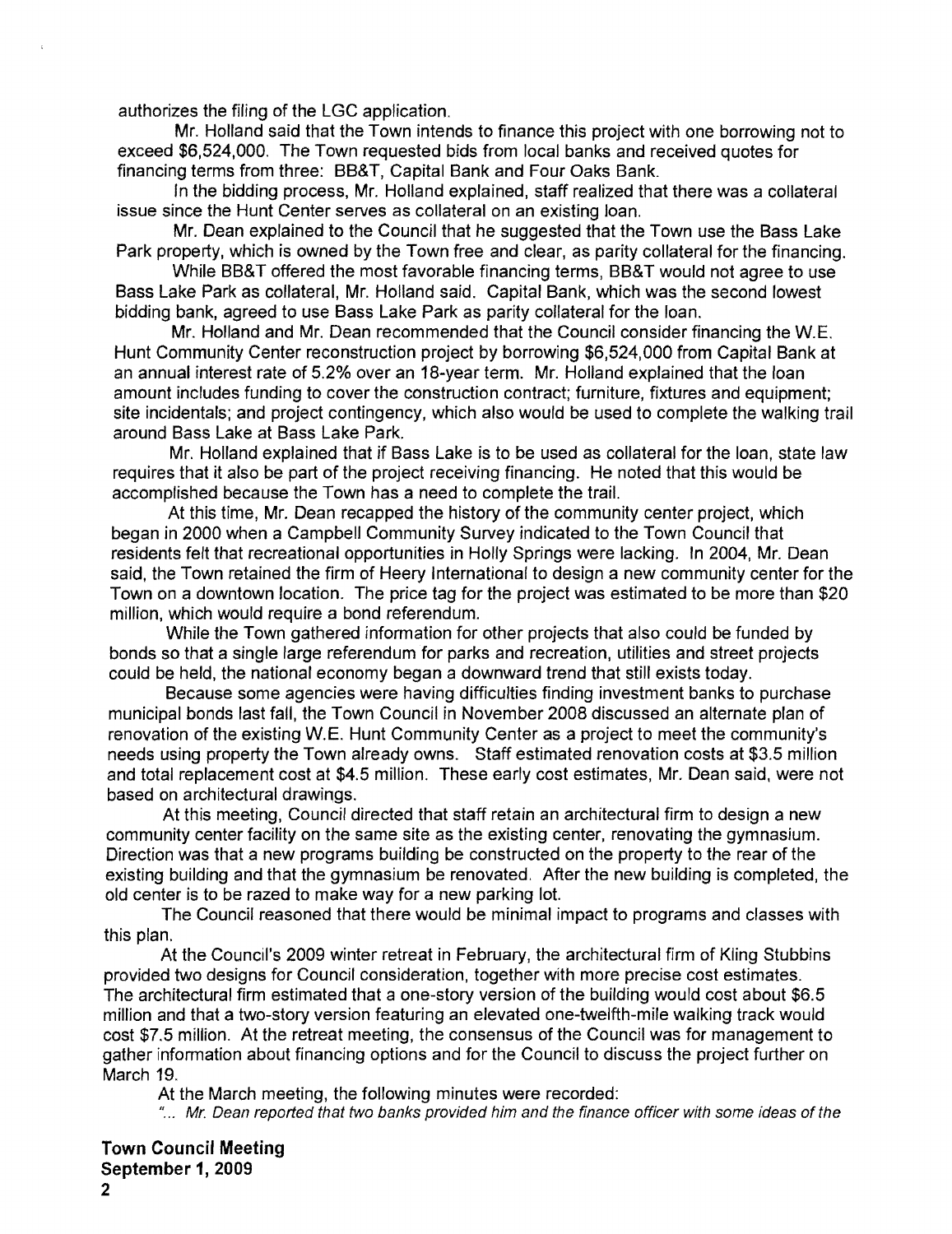financing costs. As an example, RBC said a loan - based on today's rates - would carry an estimated interest rate of 5% for 20 years and 4.2% for a 15-year loan.

Mr. Dean said that financing a \$4 million renovation project  $-$  as was originally projected for the cost to replace the building – would have had no impact on the budget because it would remain the same<br>as previous debt comes off the books and is replaced with the new. But because final design figures as previous debt comes off the books and is replaced with the new. are now available and extensive site work is added to the equation, the new debt load of \$7.5 million means the Town would have an additional loan burden of approximately \$209,000 the first year in 2010-11; subsequent years would have no impact to the budget because more existing debt would come off and would be replaced.

"We can cover the debt beginning in Year 2, " Mr. Dean explained.

Later this summer, when the Town is set to begin actual financing, the rates may be higher or lower, Mr. Dean pointed out. He also said the Town could look also at a 25-year interest rate as long as there is no pre-payment penalty.

Mr. Holland addressed the Council to further clarify the impact a loan for the project would have on the Town's budget, beginning in Fiscal Year 2010-11 when the first annual payment would come due.

He said the Town would have in Year 1, a debt service payment on a number of loans of about \$601,000; in the same year, the Town will have been relieved of about \$391,000 in debt service, leaving a net result impact to the budget of \$209,000 that would have to be identified. In Year 2, Mr. Holland said, additional debt comes off, and the Town would actually be in the plus column. "So, really there is only one year that we would have to make up that difference," he said, adding that a 25-year loan program would provide even more cash flow.

Councilman Sack asked how doable was identifying an additional \$209,000 in the budget.

Mr. Holland said that the total budget will be about \$21 million, so percentage-wise \$209,000 would not be a huge amount.

Councilman DeBenedetto asked how this project would impact the Town's reserve funds; he said he wanted to wait until the FY 2009-10 budget proposal was completed so that he could see a laundry list of projects and how they would be funded; he asked what the rush was to begin the project and why was staff telling the Council about how much financing would cost.

Mr. Holland addressed Councilman DeBenedetto's questions, explaining that staff was doing as was directed by the Town Council by unanimous vote on Feb. 28 and that was to explore financing options for the project and to report to the Council on March 19. He also noted that the upcoming budget would have no impact from the project because the first debt payment would not be until the FY 2010-11 budget.

Councilman VanFossen explained that now would be the cheaper time to build and save money because of the favorable bidding climate.

Councilman Sack pointed out that the Community Center was discussed at length at the Council's Feb. 28 retreat and that was when the Council considered al/ projects in the Capital Improvements Plan and prioritized the top five General Fund and Utility Fund projects and instructed staff to come back on March 19 with what the Town can afford. He stressed that the decision to pursue the community center was not rushed.

Councilman Dickson agreed. He said the Council is finally talking financing options only after eight years of discussions and focus groups. He pointed out that he felt the Town was actually late in the process.

Councilman DeBenedetto maintained that he would want to see the project in relationship with the FY2009-2010 budget and how reserves would be affected.

Mr. Holland repeated that this project would not impact the 2009-2010 budget because the first operating budget that would contain a debt payment for the project would be the one presented in May 2010 for the FY2010-2011 fiscal year. He also stressed that reserves are not affected by this project.

Mr. Dean summarized for the Council a number of points. He said, firstly, no debt is paid from reserves. Debt is the first obligation included in the budget from general revenues and all other spending is secondary.

He also reported that financial institutions are saying that bids are coming in for projects are at 10- to 15-percent lower than estimates because of the sagging economy. If that is the case, the Town may be able to save between \$750,000 and \$1 million on the project and may not even have to worry about the Year 1 debt payment.

Lastly, Mr. Dean reminded the Council that staffand the Council have spent considerable time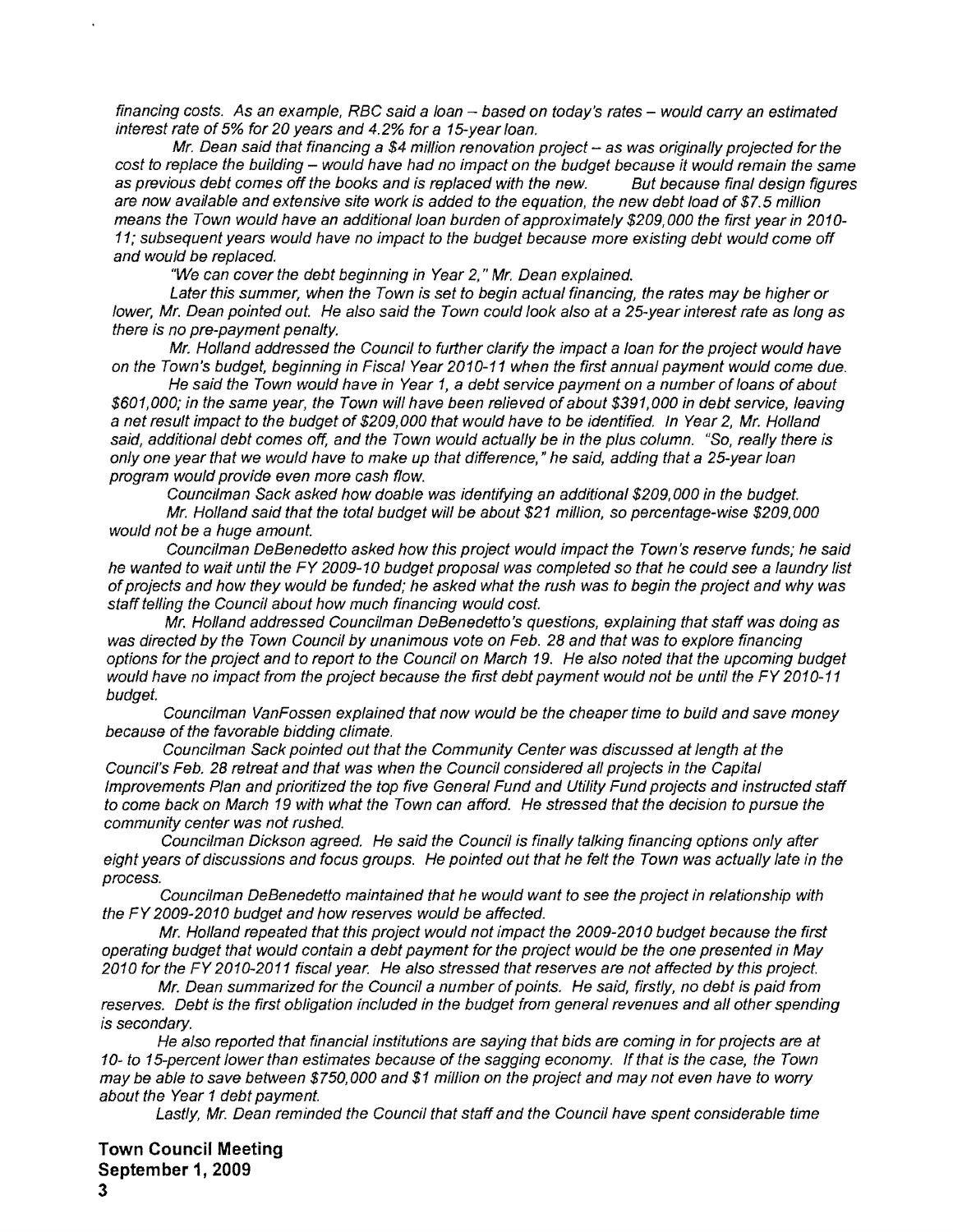prioritizing capital improvement projects and that direction was given on Feb. 28 to pursue this project as a top priority for citizens.

**Action:** The Council approved a motion to move forward with the community center project and to have the architects and engineers prepare construction documents for formal bidding.

**Motion By:** VanFossen

Councilman Womble asked since the Town was not going to do a bond issue, how would the Town know that citizens want the Town to do this project.

Mr. Dean explained that staff had discussed the possibilities of doing a formal special election, informational meetings and an informal non-binding referendum. If the Council directs to move forward with the project, the Town would need to do whatever it can over the course of the project to make sure people knew about it.

Councilman Sack said he thinks a new community center is a No. 1 priority for the community, based on his contacts with citizens. He said he constantly hears about the condition of the current facility and is questioned when it will be improved. He said he also is concerned about the employees who have to work in what he described as deplorable conditions.

He said everyone would probably prefer to do the larger, grander downtown community center plan with a bond referendum that originally had been proposed in better economic times; however, with the economy as it is, this project at this price would serve the Town with a first-class facility for the time being and for a number of years in the future.

Council asked and Mr. Bradley responded that approximately 10,000 visits a month are recorded at the center, indicating that there is very large percentage of the Town's population who would benefit from the project.

Councilman Womble said he would like the Town to consider setting aside enough money to purchase the adjoining piece of property.

**Second By:** Dickson

Mr. Dean asked if the motion included any stipulations about purchasing additional property. The Council came to a consensus that Mr. Patrick Lee, the town's real estate specialist, could look into the possibilities, but that it would be a separate issue from that of this project.

Councilman DeBenedetto asked for clarification that the motion was simply to direct that documents be prepared for bidding and that costs would be presented later.

Mr. Dean outlined the process for the Council. He said the first step is to bid the project for construction; after bids are received and the Town knows the actual cost, then the Town will approach financial institutions for bids on financing the project. All the financing information will be brought to the Council for public hearing and action.

After that, Mr. Holland, said, the financing and the project will have to be taken to the Local Government Commission for review, adding another 30 to 60 days to the process.

Council members asked how long would it be before bidding is conducted. Mr. Joe Wynn of Kling Stubbins estimated that construction documents and preliminary permitting could be completed by early summer and that bidding could be in by late summer.

Council DeBenedetto asked about the project's going to bond referendum. He said he understood the \$27,000 cost of a special election but he asked if the bond referendum were held in November during the municipal election, would there be no cost.

Ms. J. Powell explained that there would be a slight reduction in the cost down to \$23,000 because the Town pays for the municipal election, too, but is able to share the cost with other municipalities.

Councilman Womble wanted assurance that the Town would pursue purchase of adjoining property he said he had hoped for the past several years that the Town would buy it.

Council members assured him that there was consensus that the Town would explore those possibilities, but that it should be a separate project and not tied to construction ofthis building.

**Vote:** Unanimous

**Note:** There was a Council consensus to direct Mr. Lee to find out how much it would cost the Town to purchase property adjoining the community center site. "

-- **end March 19, 2009 minutes** 

**Mr.** Dean reported on the March 19 meeting (detailed above) and reminded the Council that it had directed that staff pursue installment financing as it directed that the construction bid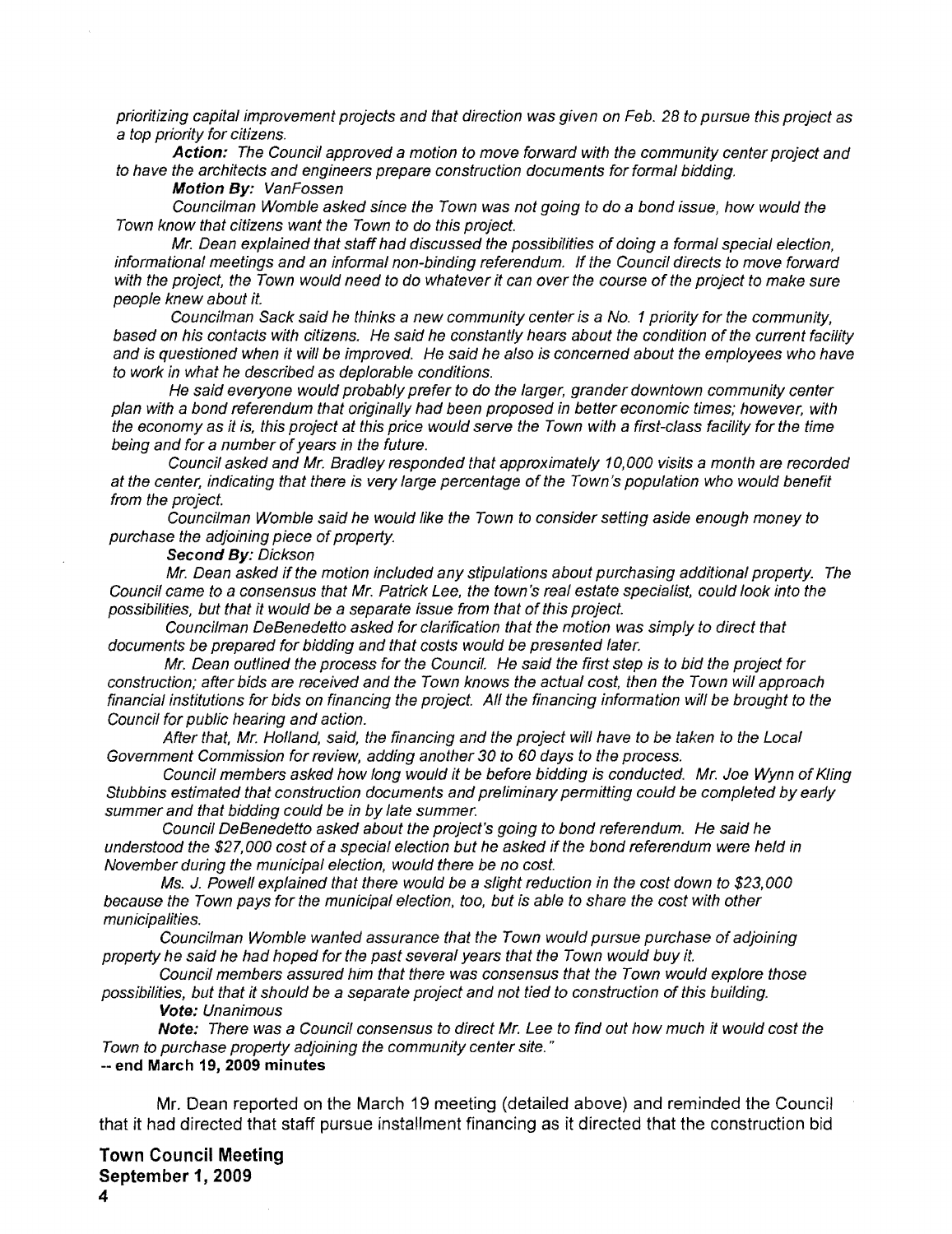package be put together in time for a summer bid opening for construction and financing bids.

And, Mr. Dean, concluded, at the Council's Aug. 18 meeting, construction bids were presented and had come in lower than estimates, just as predicted. The cost savings to Holly Springs of beginning the project in a favorable bidding climate is nearly \$1 million.

That said, Mr. Dean added that his and staff's objective was to determine ways of cash flowing the debt payment so that it would have a minimal impact on the upcoming budget. He also noted that the Hunt Community Center project, together with completion of the walking trail at Bass Lake Park, were two projects that would benefit a large number of Holly Springs citizens in a tangible way.

Mr. Bradley addressed the Council to explain how user fees would be increased slightly with the new facilities. Increasing certain user fees, which are very low, would be coupled by the fact that the new facility will attract new users and increased participation. He estimates conservatively that Hunt Center revenues could be increased by \$200,000.

Councilman Womble asked if a traffic flow problem would be created with the new facility.

Mr. Bradley said he felt like the additional parking would be adequate.

Mr. Womble said he was referring to street traffic flow, not parking on site.

Mr. Dean said the additional property adjacent to the site mayor may not be used relieve traffic congestion, but he suggested that - as a separate project from the Hunt Center construction - that the Womble Park Master Plan be brought back to the Council and investigated for how the adjacent property could best be used.

Mr. Holland explained, in summary, that the public hearing was being held to receive public input about the Town's using installment financing to borrow \$6,524,000 for reconstruction of the W.E. Hunt Community Center and completion of the Bass Lake Park walking trails. He said that, with Local Government Commission approval, the Town intends to borrow the money from Capital Bank at an interest rate of 5.2% for a period of 18 years.

Following the public hearing, the Council will be asked to adopt Resolution 09-29, making necessary findings of fact and authorizing an application to the LGC; Resolution 09-30 agreeing to bank financing terms; and Resolution 09-31, a reimbursement resolution that will allow the Town to reimburse itself from installment financing proceeds for any expenditures on the projects prior to the loan's closing.

With that explanation completed, Mayor Sears opened the public hearing to accept public input. The following comments were recorded:

Ken Clark, 4929 Sun Lake Court -- Mr. Clark addressed the Council in terms of need versus want. He said he knew the Council has worked several years on the community center project, and he asked the Council if the community needs this project now or does the Council just want to build it.

He said he knew there were those in the community who could not wait for the new center to be built. But he asked the Council to consider another viewpoint. He said in his job as a recruiter, he knows many Holly Springs residents who are out of work and who need financial relief, but not a community center.

He asked if the Council would consider taking this project to a bond referendum.

He said he felt like the time and expense involved in holding a bond referendum would be worth it in order to get a mandate from the public on whether to do the project or not.

He said he felt like a referendum might even provide affirmation of what some members of the Council have said they already know to be a priority community concern.

Mr. Clark said he believed that the Town would not lose the favorable construction bids it has received for the project because he feels the current bidding climate will continue for the next few months. In closing, he said a referendum would confirm that what the Council wants is the same as what the taxpayers think they need. He said the loan would be too much burden on taxpayers.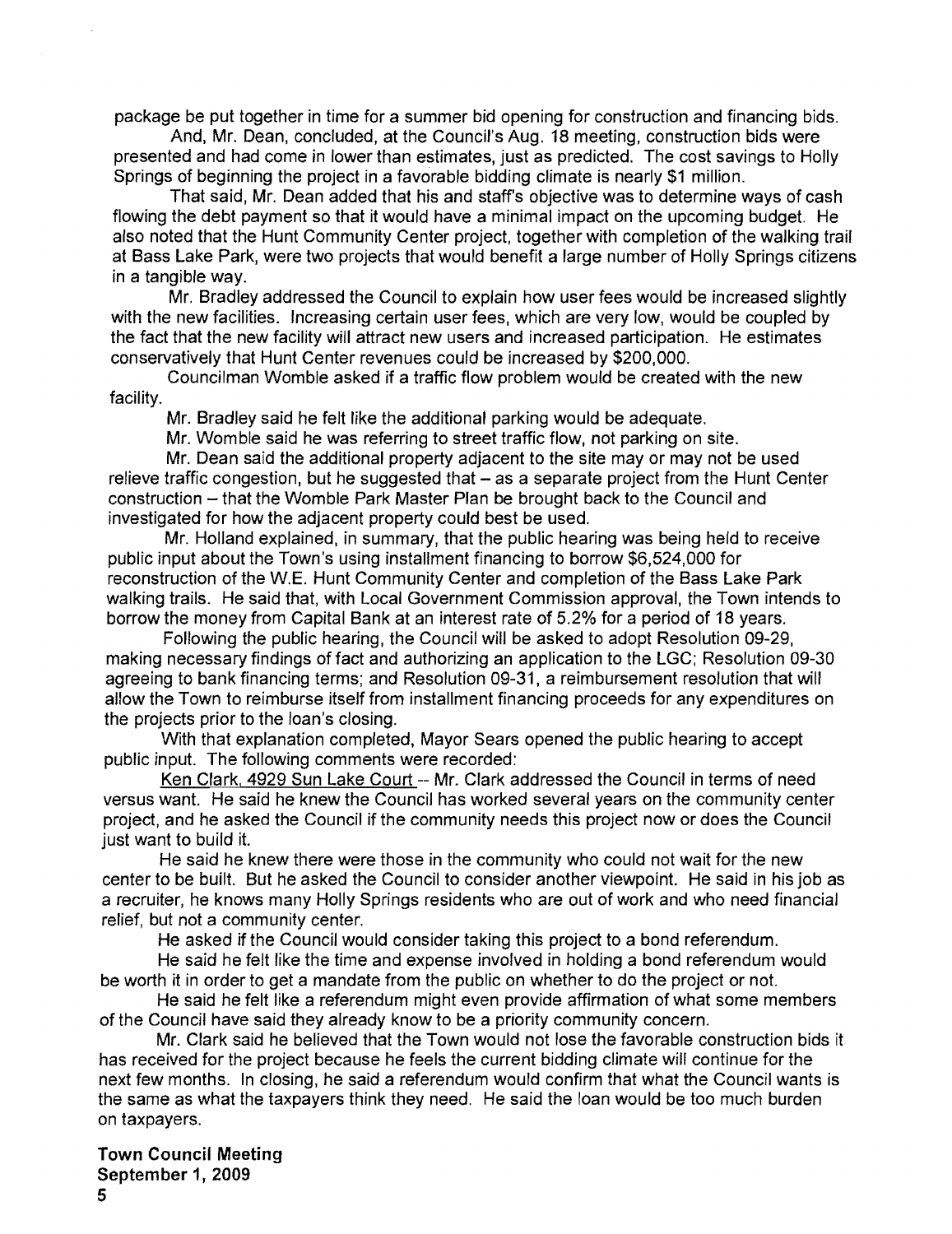Councilman VanFossen asked the Town Manager for clarification. He asked if the tax rate would be increased in light of this potential loan.

Mr. Dean said no tax increase was being proposed.

Van Crandall. 4813 Salem Ridge Road - Mr. Crandall said he supported new facilities as long as the Town can afford them and without incurring unreasonable additional debt.

He noted State guidelines for municipal debt, describing a "heavy debt burden" evidenced as a ratio of General Fund debt service to General Fund expenditures exceeding 15%. He claimed that the Town of Holly Springs has exceeded that ratio in recent years.

He said he was opposed to additional debt and said he feels the Town's debt already is too high.

There being no further comments, the public hearing was closed.

Councilman DeBenedetto said he agreed with the two speakers and he sees no reason why the Town doesn't hold a referendum and let citizens decide whether or not the Town should spend this money. He noted that neighboring towns recently have held bond referendums for street projects and have earned very favorable rates.

He asked that the Council table action and schedule a bond referendum for November.

Councilman Womble said he had mixed emotions. He said he has heard from citizens that the Town needs the community center, but he has reservations about tearing down the existing building due to its historical significance in the Town. He asked what effect tabling the project for two months would have.

Mr. Dean said the Council would have to reject all the construction and bank bids received and schedule a referendum and then bid again afterward and after bonds are sold.

Mr. Dean painted out that it was unfair to compare Holly Springs to towns of the same size because Holly Springs facilities are all new and is being paid for in comparison to other towns that developed more slowly over time and paid for their improvements over time.

Practically all public facilities in Holly Springs have been built since 1990 when other towns have developed over a period of decades.

He added that staff has been following directions of the Council-as-a-whole over the last several years on this project. He said, likewise, that if it is the Council's direction to conduct a bond referendum, then staff would do so.

Councilman Dickson addressed one speaker's comments regarding those who are out of work in Holly Springs. He said those people may have taken annual vacations to places like Disneyworld, but have a local facility would provide them with a place for family recreation that was close to home and of value to them.

Councilman VanFossen said he felt the project would be a boost to the quality of life and economic development standpoints of the Town. He said, "I've read the survey; I've talked to people, and all of these things are leading me to do this."

Councilman VanFossen added that he does not believe the Town has excessive debt. He said he feels if the tax rate is not affected, and positive cash flow can be injected into the project, then the debt is reasonable.

In closing, Councilman VanFossen said the tendency to compare Holly Springs to other communities is not really valid. He said, "We have more going for us than other communities."

Councilman Womble said he supports the project.

Motion: Councilman DeBenedetto made a motion that the issue be tabled until the town manager returns to the Council with a timetable and strategy for taking the issue to a bond referendum.

Second: None. The motion failed.

Action: The Council approved a motion to adopt Resolution 09-29 making findings of fact that installment financing is the most prudent method of financing projects to reconstruct the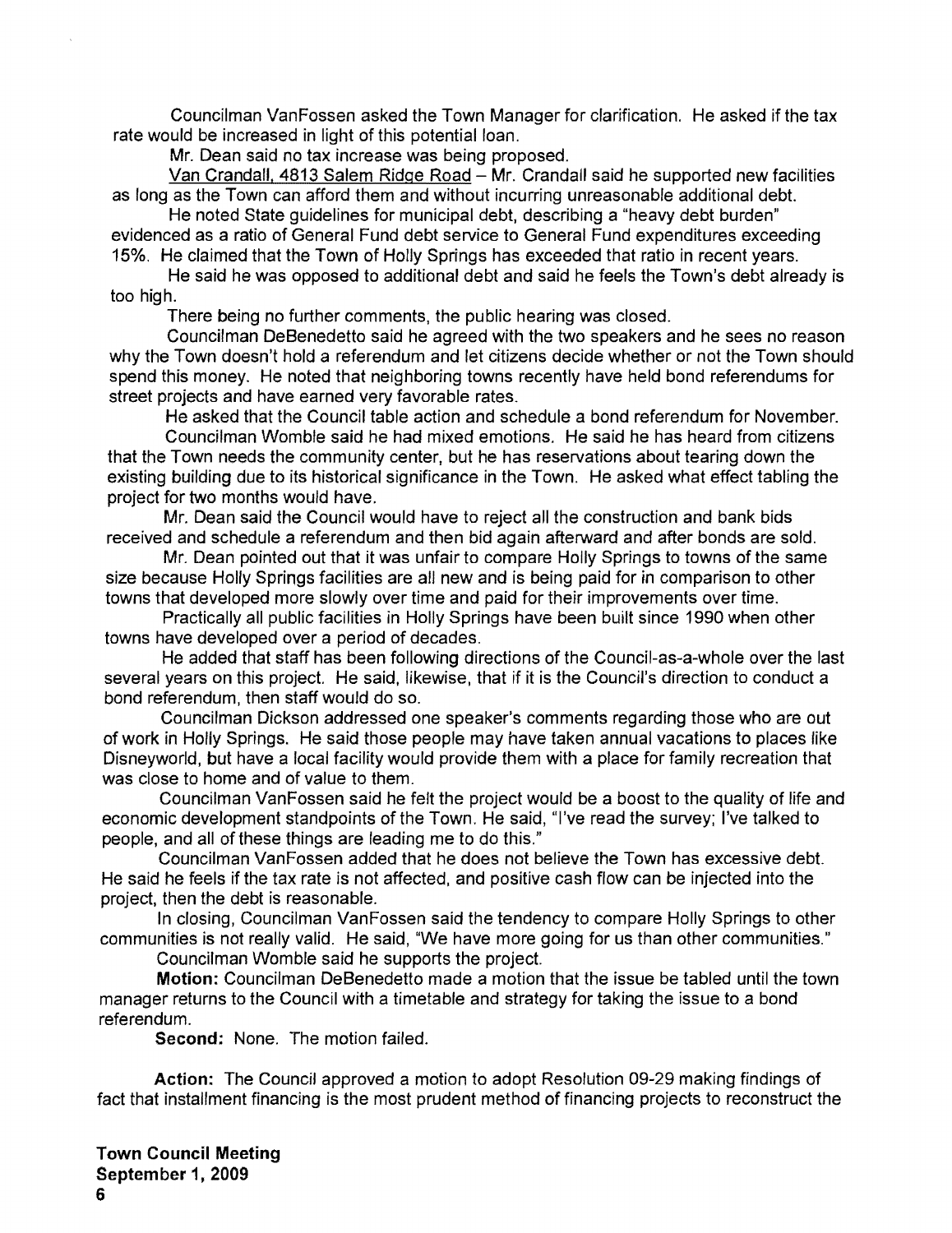W.E. Hunt Community Center and complete installation of the trail at Bass Lake Park and authorizing the filing of an application to the Local Government Commission.

**Motion By:** VanFossen

**Second By:** Dickson

Councilman DeBenedetto asked if minutes of the public hearing could be included in the loan application packet delivered to the LGC. Ms. J. Powell explained that including a certified copy of the minutes was an LGC requirement.

**Vote:** The motion carried following a 3-1-1 vote. Councilman Womble, VanFossen and Dickson voted for the motion. Councilman Debenedetto voted against. Councilman Sack was absent.

A c*opy of Resolution 09-29 is incorporated into these minutes as addendum pages.* 

 **Action #2:** The Council approved a motion to adopt Resolution 09-30, approving financing terms and authorizing Town to enter into a loan agreement with Capital Bank for \$6,524,000 for a period of 18 years at an annual interest rate of 5.2% for reconstruction of the W. E. Hunt Community Center and completion of the walking trail at Bass Lake Park, subject to Local Government Commission approval.

**Motion By:** Dickson

**Second By:** VanFossen

Councilman Womble asked if all the bidders were contacted.

Mr. Holland said all banks were notified, but the low bidder had an issue with collateral. **Vote:** The motion carried following a 3-1-1 vote. Councilman Womble, VanFossen and Dickson voted for the motion. Councilman Debenedetto voted against. Councilman Sack was absent.

A c*opy of Resolution 09-30 is incorporated into these minutes as addendum pages.* 

 **Action #3:** The Council approved a motion to adopt Resolution 09-31, a reimbursement resolution authorizing the Town to reimburse itself for expenditures in the W.E. Hunt Community Center reconstruction and Bass Lake Park trail completion projects prior to the loan's closing.

**Motion By:** Dickson

**Second By:** VanFossen

**Vote:** The motion carried following a 3-1-1 vote. Councilman Womble, VanFossen and Dickson voted for the motion. Councilman Debenedetto voted against. Councilman Sack was absent.

A c*opy of Resolution 09-31 is incorporated into these minutes as addendum pages.* 

**7. Consent Agenda:** The Council approved a motion to approve all items on the Consent Agenda. The motion carried following a motion by Councilman Dickson, a second by Councilman VanFossen and a unanimous vote. The following actions were affected:

9a. Minutes – The Council approved minutes of the Council's special meeting held March 19, 2009.

9b Resolution 09-32 – The Council adopted Resolution 09-32 setting a public hearing on the question of closing a portion of Quantum Drive right of way. *A* c*opy of Resolution 09-32 is incorporated into these minutes as addendum pages.*

9c. Main Street Enhancement Project - The Council entered a contract with Kleinfelder in the amount of \$4,000 (including contingency) for construction materials testing for the Main Street Enhancement project. *A* c*opy of the contract is incorporated into these minutes as addendum pages.*

9d. Methodist Church Downtown Parking Lot Project – The Council approved a contract with the Bartlett Tree Experts company in the amount of \$1,635 for tree preservation work in the Methodist Church downtown parking lot project. *A* c*opy of the Bartlett Tree Experts contract is* 

**Town Council Meeting September 1, 2009**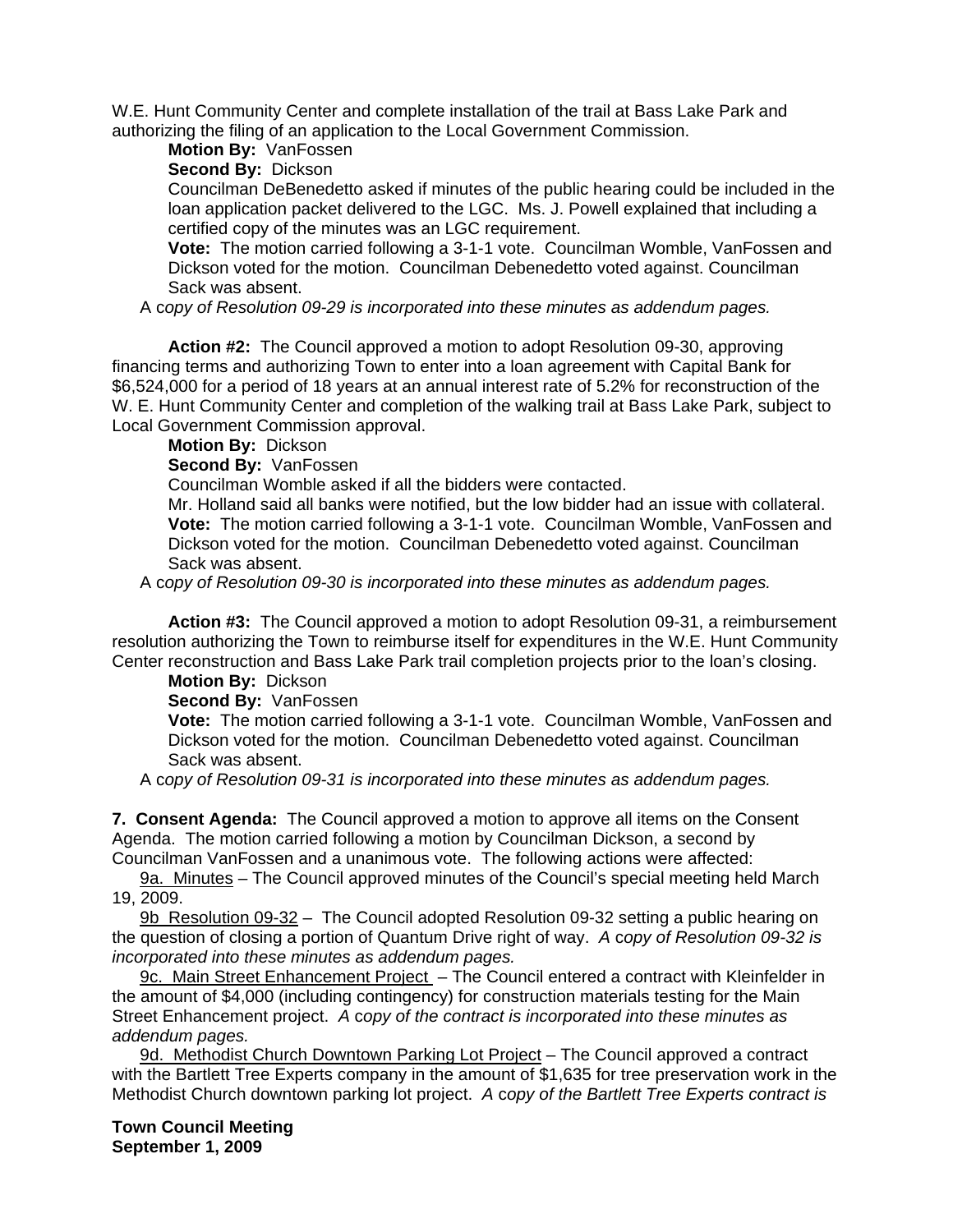*incorporated into these minutes as addendum pages.*

9e. Budget Amendment, \$6,885 – The Council adopted an amendment to the FY 2009-10 budget in the amount of \$6,885 to accept insurance proceeds for lightning damage to a booster pump for the irrigation system at Holly Springs High School. *A* c*opy of the budget amendment is incorporated into these minutes as an addendum page.*

9f. Budget Amendment, \$240 – The Council adopted amendments to the FY 2008-09 budget in the amount of \$240 to close out a community development project fund and to apply the money to the current year's budget. *A* c*opy of the budget amendments are incorporated into these minutes as addendum pages.*

9g. Budget Amendment, \$86,415 – The Council adopted an amendment to the FY 2008-09 budget in the amount of \$86,415 to close out a water and sewer project fund. A c*opy of the budget amendment is incorporated into these minutes as addendum pages.* 

**8a.** *Vision Holly Springs Comprehensive Plan* **Update** – Mr. Jones explained that *Vision Holly Springs, the Town of Holly Springs Comprehensive Plan*, was adopted by Town Council on Nov. 6, 2007. Within each section of the comprehensive plan is an implementation chart that gives direction to the Town on short-term (0-2 years), mid-term (3-5 years), and long-term (5+ years) projects from the plan's adoption date. The Comprehensive Plan under the implementation guidelines is to be evaluated every two years. With the 2-year anniversary date approaching in November, Town Staff will begin a review of all sections of *Vision Holly Springs* to determine where updates are appropriate.

 He noted that the short-term implementation projects listed in the Comprehensive Plan had been provided for the Council's review and discussion and that these will be the items that will be addressed with the review of the Comprehensive Plan.

**Action:** None. For the Council's information.

**8b. Phase Three Sidewalk Improvements** – Ms. Parrish explained that the Parks and Recreation Department has secured a grant from the Rex Foundation. The grant included improvements for Jones Park, Veterans Park and sidewalk improvements on Holly Springs Road from Johnson Street to existing sidewalk near Main Street; sidewalk along Johnson Street; and sidewalk along Earp Street.

 She said the Jones Park and Veterans Park improvements have been completed, and the project budget before Council is for the Phase 3 sidewalk improvements.

**Action:** The Council approved a motion to approve the project budget and to adopt a budget amendment in the amount of \$20,000.

**Motion By:** Womble **Second By:** Dickson **Vote:** Unanimous

*A copy of the budget amendment is incorporated into these minutes as an addendum page.* 

 **9. Other Business:** Councilman Womble complimented staff for implementation of HSTV-11.

- **10. Manager's Report:** None.
- **11. Closed Session:** None.

**12. Adjournment:** There being no further business for the evening, the Sept. 1, 2009 meeting of the Holly Springs Town Council was adjourned following a motion by Councilman VanFossen, a second by Councilman Dickson and a unanimous vote.